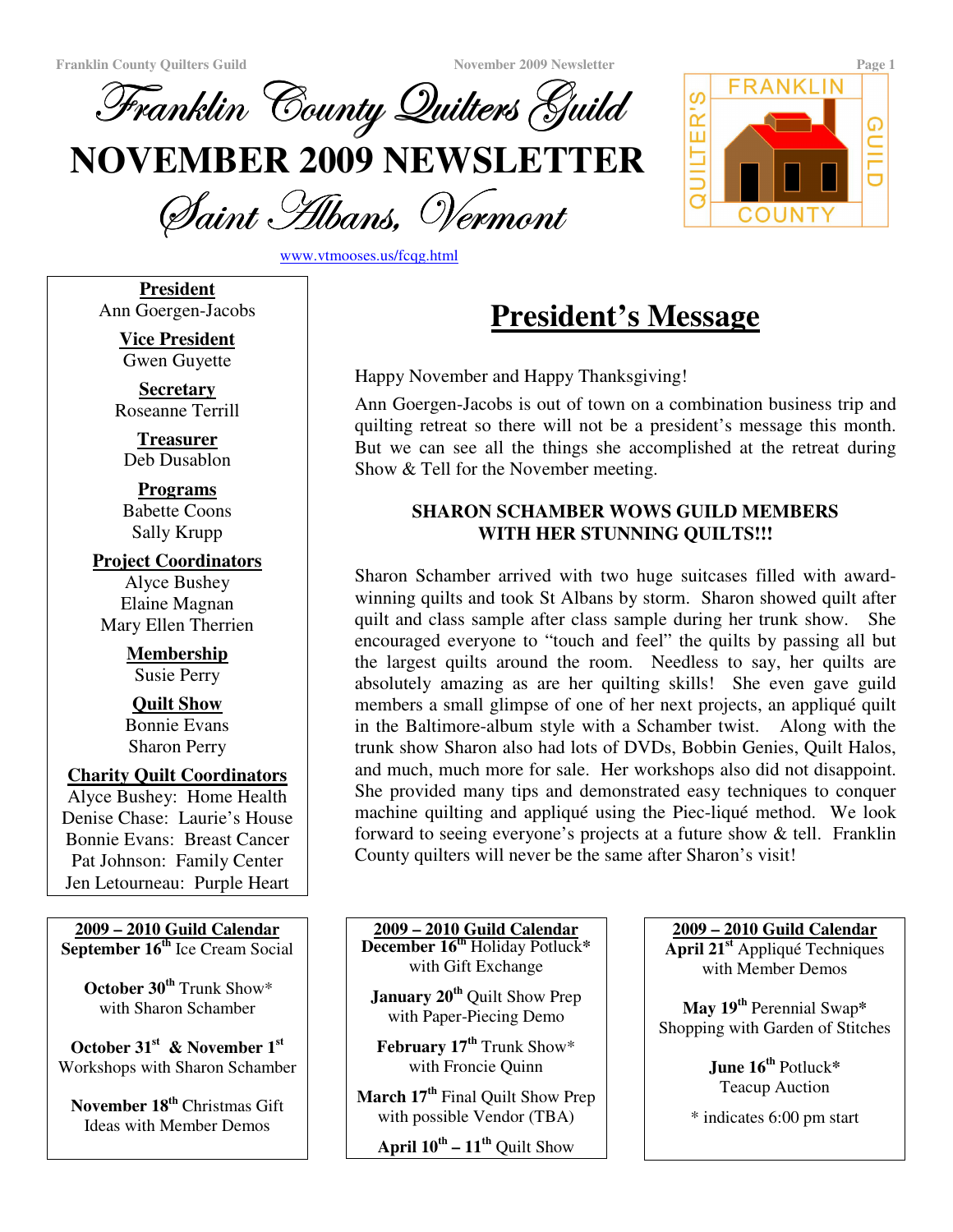## **FRANKLIN COUNTY QUILTERS GUILD** Minutes of October 30, 2009

**Present:** Total attended, 44; New members: 2 - Jennifer Taffner, Carol Meier; Guests: Carolyn Babcock

## **Proceedings:**

*Meeting called to order* at 6:05 p.m. by President, Ann Goergen-Jacobs.

*Secretary's Report:* Minutes from September 2009 Motion to accept, Giselle Nolan; seconded by Nancy Orcutt with the following correction:

As reads: *Treasurer's Report***:** Motion to accept, Karen Stanley; seconded by Gerda Thibault. How changed: *Treasurer's Report***:** Motion to accept, **Carol** Stanley; seconded by Gerda Thibault. Motion carried.

*Treasurer's Report***:** Motion to accept, Sandy Maynard; seconded by Carol Stanley. Motion carried.

*Block of the Month:* Instructions and fabric for next month's blocks are on tables. Samples of the blocks were on display. Corrections to instructions are as follows: pg 53, large water section should be #14 and small water section should be #15.

*Announcements:*

- 2010 Quilt Show: Sharon Perry announced that the signup sheet is being circulated again this.
- 2010 Raffle Quilt: Denise Chase and Sharon Perry showed the finished quilt.
- 2010 Charity Quilt. Kris Bachand is looking for volunteers to sell tickets.
- Nancy Orcutt is has tickets for Champlain Valley quilt.
- Sally Krupp went over the list of demonstrations we'll be having next month.

#### *Monthly Drawings*

- Door prize went to Emily Aucoin
- Food Shelf drawing NA
- BOM drawing: Dragonfly blocks when to Summer Ladd; duck blocks went to Mary Ellen Therrien.
- Charity Quilt drawing went to Sue Lynch.
- UFO drawing NA

*Programs*: Guest speaker Sharon Schamber

## *Other Business*

- Meeting adjourned at 8:45 p.m
- Minutes submitted by Secretary, Roseanne Terrill

# **QUILTS OF VALOR**



## **VERMONT CHAPTER**

A quilt of Valor is a wartime quilt made to honor service members & veterans, who have

been touched by war. It is a tangible way to say: *"Thank you for your service, sacrifice and valor."*

The Quilts of Valor (QOV) Foundation was started by Catherine Roberts, a nurse whose son was deployed to Iraq in 2001. The mission of the QOV Foundation is to cover ALL those service members and veterans touched by war with quilts called Quilts of Valor (QOVs). We are a newly established chapter here in Vermont, and our current focus is providing Quilts of Valor to fellow Vermonters who have served in any branch of the armed forces and who have been touched by war.

Please join us for a QOV QUILT-A-THON! Bring your QOV project, or anything you may need/want to work on, UFOs, or just stop by and say hi!

- **WHEN:** 1st Saturday of EVERY month from 9:00 am—2:00 pm
- **WHERE:** Forever Bloom Quilt Shop & More 71 North Main Street

St. Albans, VT 05478

**CONTACTS:** Roseanne Terrill, 802-524-7603 Gail Darling, 802-827-3159



## **QUICK GIFT IDEAS DEMOS AT NOVEMBER MEETING**

Need some quick gifts for Christmas? Learn how to make 4 different fast and easy gifts from guild members at the November meeting. The demos will include a table runner, paper-pieced ornaments and gift tags, gift bags, and coordinating drink coasters.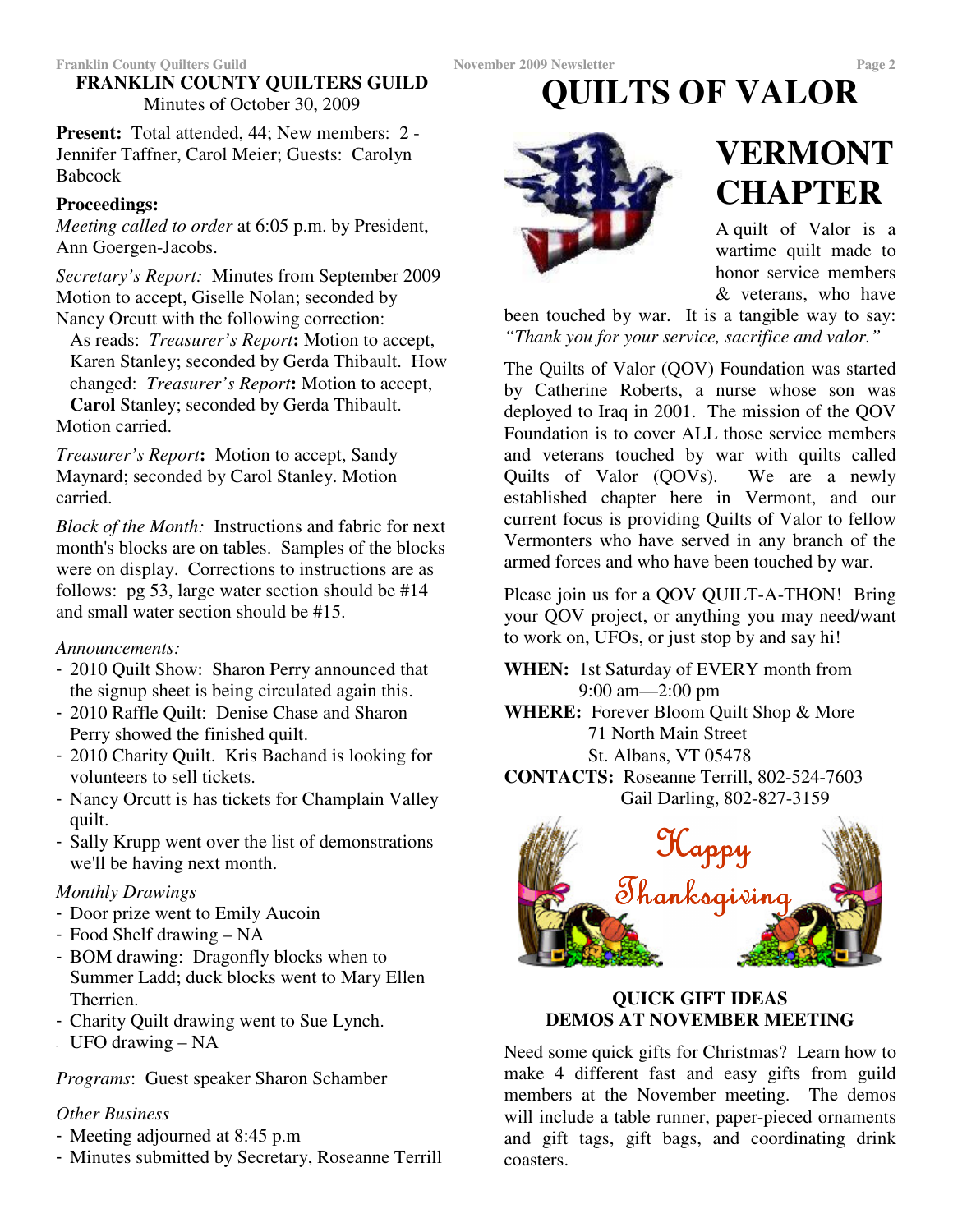|                | FCQG WIP Challenge |    |
|----------------|--------------------|----|
|                | 2009/2010          |    |
| $N$ <i>ame</i> |                    |    |
| $Phone$ $#$    | Email:             |    |
| Entry Fee      | Received on        | Bγ |

This is a chance for you to turn five WIP's/OFO'S into guilts by June 2010! It's time to clean out that closet again! Møke ø list of those unfinished projects (øt legst 5 WIPS) that øre hønging over your head. Clear your conscience of those purchases you just had to have and haven't gotten around to yet because you have these WIPS hanging around making you feel guilty. So join us for the Annual WIP Challenge.

- A WIP is a "Work In Progress", distinguished from an UFO, because you keep working on it till it's done.
- Decide on five WIP's that you want to turn into quilts.
- We encourage you to enter at least one quilt into our Quilt Show in April.
- "Finishing" the quilt mesns quilted snd bound.
- There is a fun fee to participate, donate two fat quarters to enter.
- Bring each finished project to the WIP table to be checked off your list.
- As you finish each WIP a picture will be taken of the guilt/guilter for the winners circle! (to be seen at  $\bullet$ November Meeting) Show it off in Show 'n Tell, (not 2 requirement). Fill out 2 ticket for e2ch finished project and put in basket. Drawing will be held at each meeting for a chance for a prize.
- At the completion (June 2010), everyone who has finished all five quilts on time will have their tickets entered in a drawing for a fabulous Grand Prize!!!!! All prizes will be determined based on participation.
- Really, everyone who participates wins because you will have five finished quilts that might otherwise not have been finished!
- We are going to add a new twist to the challenge, in June we will ask you to bring back your favorite quilt so that guild members can choose viewer's choice. A prize will be awarded for 1st and 2<sup>nd</sup> place choices. And this will allow an extra two tickets to be added to the grand prize basket for 1st place winner and 1 ticket for the 2<sup>nd</sup> place winner. More tickets in the besket more chances to win!!!!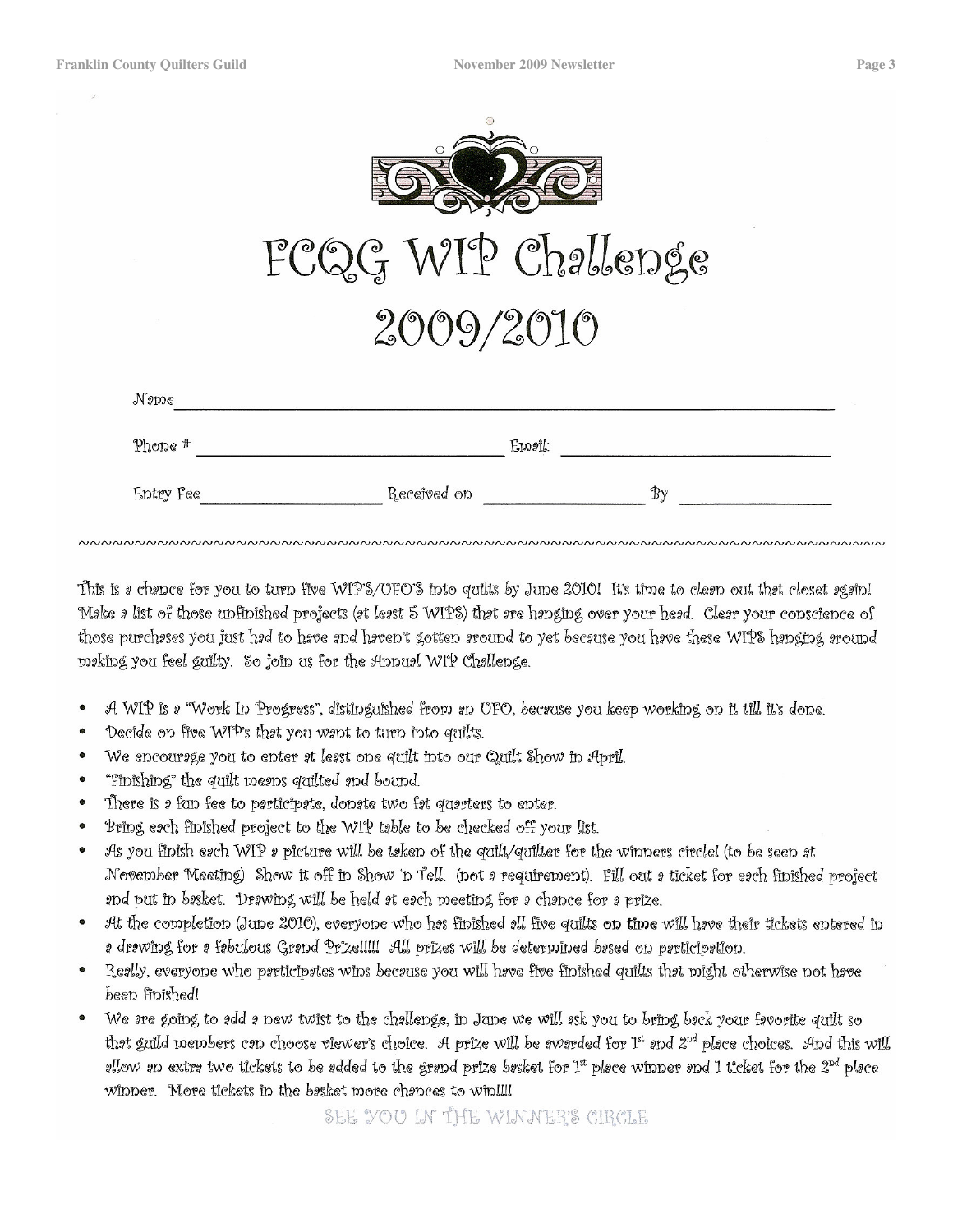

## 2009/2010 FCQG Wip Challenge

| <b>NUMBER</b>           | FINISHED QUILT DESCRIPTION                |
|-------------------------|-------------------------------------------|
| $\mathbf{1}$            |                                           |
|                         |                                           |
|                         |                                           |
|                         |                                           |
| <b>NUMBER</b>           | FINISHED QUILT DESCRIPTION                |
| $\overline{2}$          |                                           |
|                         |                                           |
|                         |                                           |
|                         |                                           |
|                         | Hong in there you're going to moke it!!!! |
| <b>NUMBER</b>           | FINISHED QUILT DESCRIPTION                |
| $\overline{\mathbf{3}}$ |                                           |
|                         |                                           |
|                         |                                           |
|                         |                                           |
| <b>NUMBER</b>           | FINISHED QUILT DESCRIPTION                |
| $\overline{\mathbf{4}}$ |                                           |
|                         |                                           |
|                         |                                           |
|                         |                                           |
|                         |                                           |
| <b>NUMBER</b>           | FINISHED QUILT DESCRIPTION                |
| 5                       |                                           |
|                         |                                           |
|                         |                                           |
|                         |                                           |
|                         |                                           |

#### **CONTEST TO NAME THE FCQG NEWSLETTER**

Calling all FCQG members… Do you have a clever name for this newsletter? Send your suggestions to Sharon Perry by email at vtquilter@gmail.com or call her at 326-3135 by Wednesday, December 9<sup>th</sup>. Sharon will compile all the suggestions onto one ballot and present the ballot for a vote by the membership at the December meeting. The member who suggested the winning selection will receive a special prize.

#### QUILT TIPS

Slivers of bath soap are great for marking quilt tops. There's no worry about not being able to get rid of the  $\,$ marks.

When cutting out a lot of pieces that are similar in size, use those little sticky tags, that you get for garage sale items, and put them on the cut pieces.

Lower your ironing board and use it as a work surface in front of your easy Chair for handwork.

 ${\mathop{\mathcal{S} \text{core}}}$  your notions in large jars to keep them sorted and easily visible.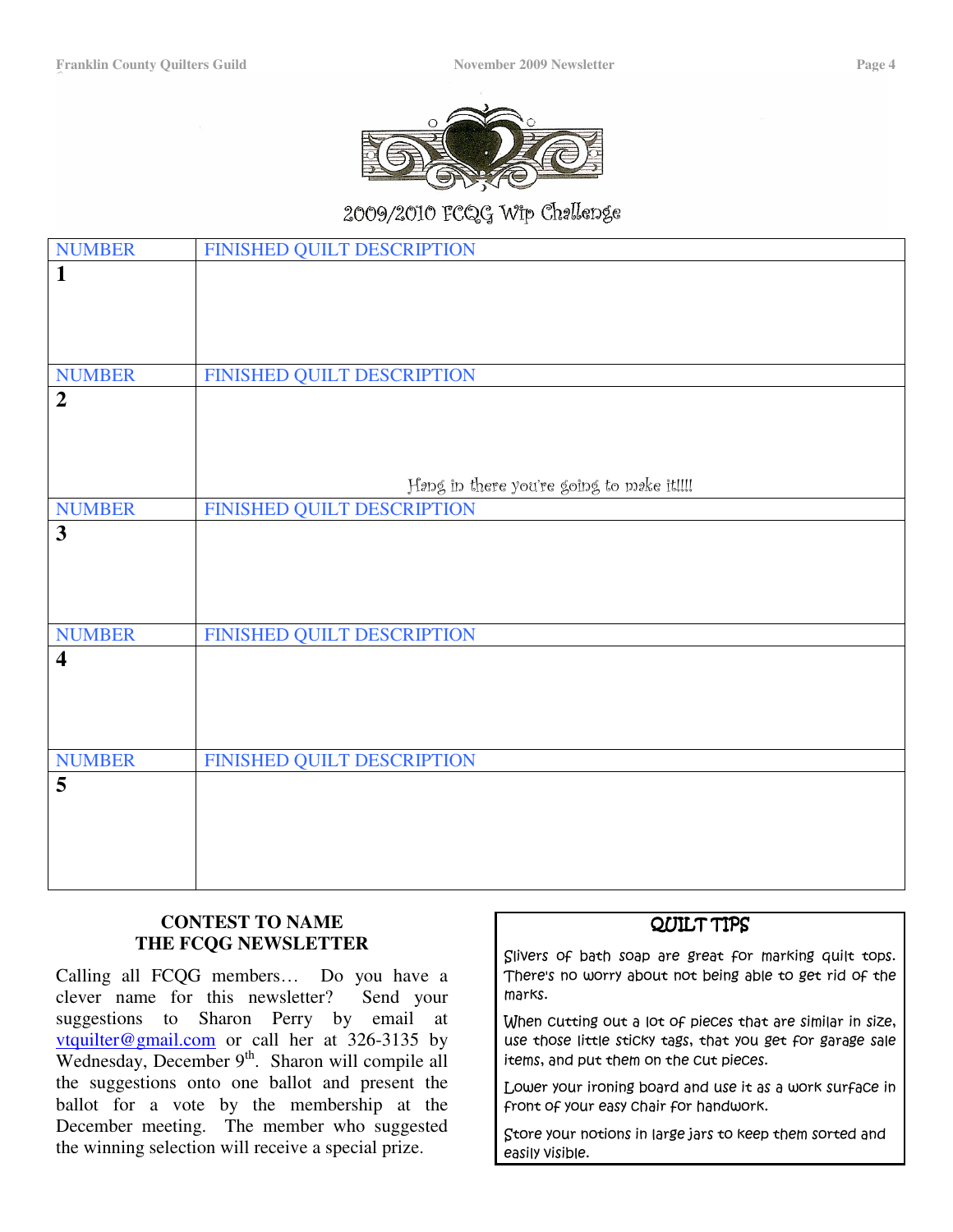#### **NOVEMBER TREASURER'S REPORT**

## **FRANKLIN COUNTY QUILTER'S GUILD Treasurer's Report --- November 18, 2009**

| <b>Opening Balance</b>                                                                                                                                                                                                                                                                       |                                                                              | \$2,706.86 |
|----------------------------------------------------------------------------------------------------------------------------------------------------------------------------------------------------------------------------------------------------------------------------------------------|------------------------------------------------------------------------------|------------|
| <b>Funds collected</b><br>Dues<br>Workshop monies                                                                                                                                                                                                                                            | \$90.00<br>\$1,980.00                                                        |            |
| Total                                                                                                                                                                                                                                                                                        | \$2,070.00                                                                   |            |
|                                                                                                                                                                                                                                                                                              | Total                                                                        | \$4,776.86 |
| Funds paid out<br>Church of the Rock, Nov rent<br>Gerald Perry, Room set-up for Nov<br>Babette Coons, Fabric<br>Lorraine Pike, Quilt show & WIP copies/postage<br>Sharon Schamber, Trunk show & 2 workshops<br>Sally Krupp, Lunches for guest speaker<br>Susie Perry, New membership copying | \$35.00<br>\$25.00<br>\$29.02<br>\$50.78<br>\$2,559.50<br>\$18.04<br>\$11.03 |            |
| Total                                                                                                                                                                                                                                                                                        | \$2,728.37                                                                   |            |
| <b>Grand Total</b>                                                                                                                                                                                                                                                                           |                                                                              | \$2,048.49 |
| 2009 YTD Collections: \$6997.25                                                                                                                                                                                                                                                              |                                                                              |            |
| Respectfully submitted,                                                                                                                                                                                                                                                                      |                                                                              |            |

Deborah L. Dusablon, Treasurer 11/18/09

#### MORE QUILT TIPS:

Make a handy design wall by using the  $\mathtt{BACK}$  side of a vinyl tablecloth. It has nice, neat edges and rolls or folds up easily when no<del>t</del> in use.

 $\operatorname{\sf Store}$  long strips of fabric on plastic coat hangers to find them easily.

To remove fusible webbing from your iron, wipe it with nail polish remover. It comes right off.  $\,$ 

When pressing seams, leave the two pieces of fabric together and press the seam before opening up to press to one side. This sinks the thread into the fabric and reduces the bulk of the seam.  $\;$ 

]f you are having trouble putting colors together for your quilt, clip pretty pictures from magazines you like and save then  $\,$ for inspiration when Choosing quilt fabrics!

While traveling, use a tooth floss container to cut your thread.